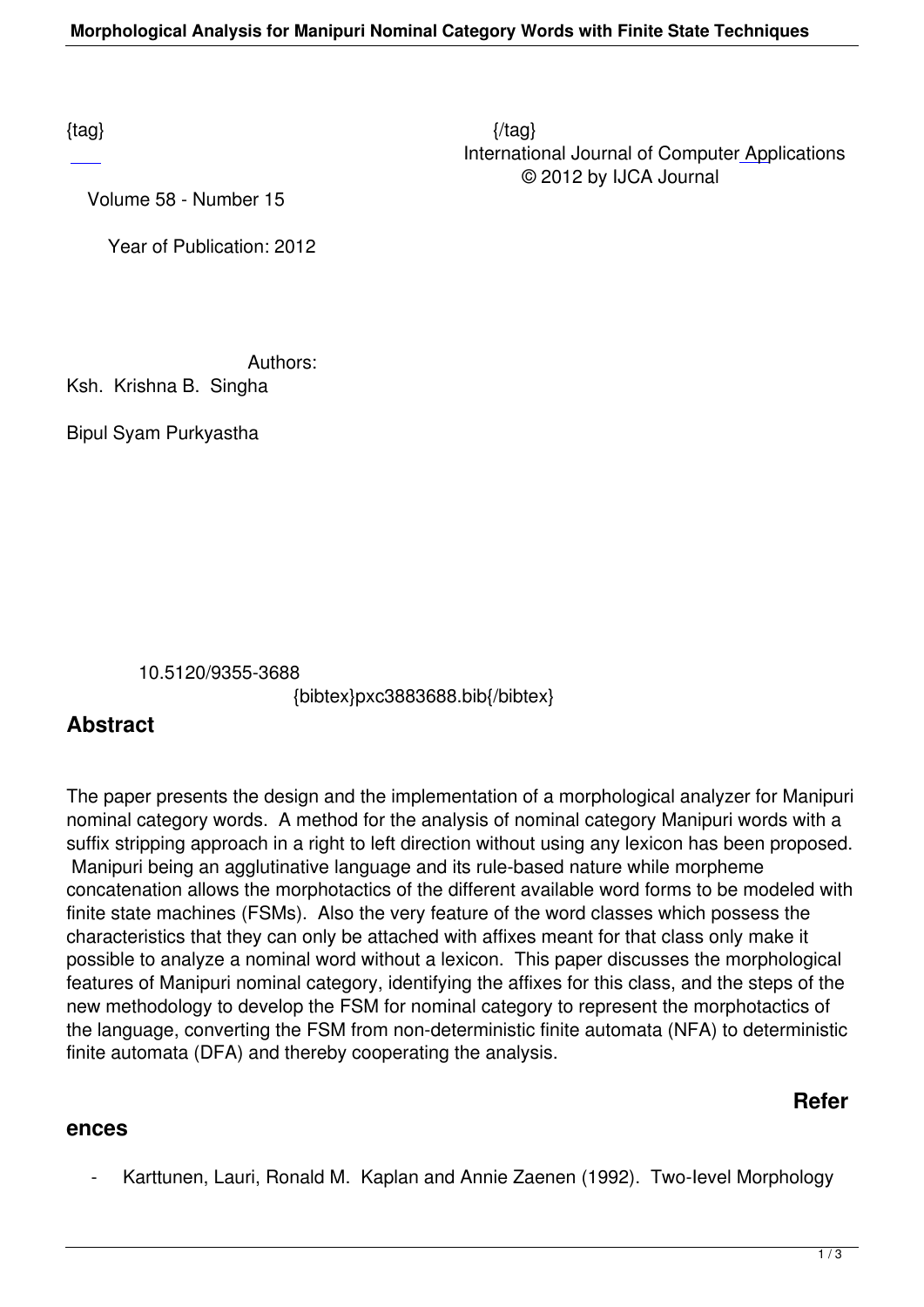with Composition. In the Proceedings of the fifteenth International Conference on Computational Linguistics. Coling-. 92. Nantes, 23-28/8/1992. Vol. 1 141-48. ICCL.

Karttunen, Lauri, Applications of Finite-State Transducers in Natural-Language Processing, Xerox Research Centre Europe.

 - Kenneth R. BEESLEY, Xerox Research Centre Europe, Arabic Morphology Using Only Finite-State Operations

 - Karttunen, Lauri, Constructing Lexical Transducers, Rank Xerox Research Centre, **Grenoble** 

Kenneth R. Beesley and Lauri Karttunen. 2003, Finite State Morphology. Center for the Study of Language and Information, April.

 - Kay, Martin, and Ronald M. Kaplan. 1994, Regular Models of Phonological Rule Systems. Computational Linguistics

M. Mohri, 1994a, Compact Representations by Finite State Transducers, In Proceedings of the 32nd Annual Meeting, Las Cruces, New Mexico. Association for Computational **Linguistics** 

 - ARONOFF, M. & FUDEMAN, K. , 2004, What is Morphology? Blackwell Publishing: Cornwall.

 - A. V. Aho, R. Sethi & J. D. Ullman, Compilers: principles, techniques, tools (Reading, MA: Addison-Wesley, 1986).

 - Gül?en Eryi?it and E?ref Adal?,2004, AN AFFIX STRIPPING MORPHOLOGICAL ANALYZER FOR TURKISH, Proceedings of the IASTED International Conference ARTIFICIAL INTELLIGENCE AND APPLICATIONS, February 16-18 2004,Innsbruck, Austria

Evan L. Antworth. 1990. PC-KIMMO: a two-level processor for morphological analysis. Number 16 in Occasional publications in academic computing. Summer Institute of Linguistics, Dallas

Kimmo Koskenniemi. 1983. Two-level morphology: A general computational model for word-form recognition and production. Publication 11, University of Helsinki, Department of General Linguistics, Helsinki

- Ch. Yashwanta Singha, 2000, Manipuri Grammar, Rajesh Publications.

- D. N. S. Bhatt & M. S. Ningomba, 1997, Manipuri Grammar, LINCOM EUROPA

 **Index Terms**  Computer Science **Artificial Intelligence** 

## **Keywords**

Agglutinative Morphological Analysis Finite State Transducers Manipuri and